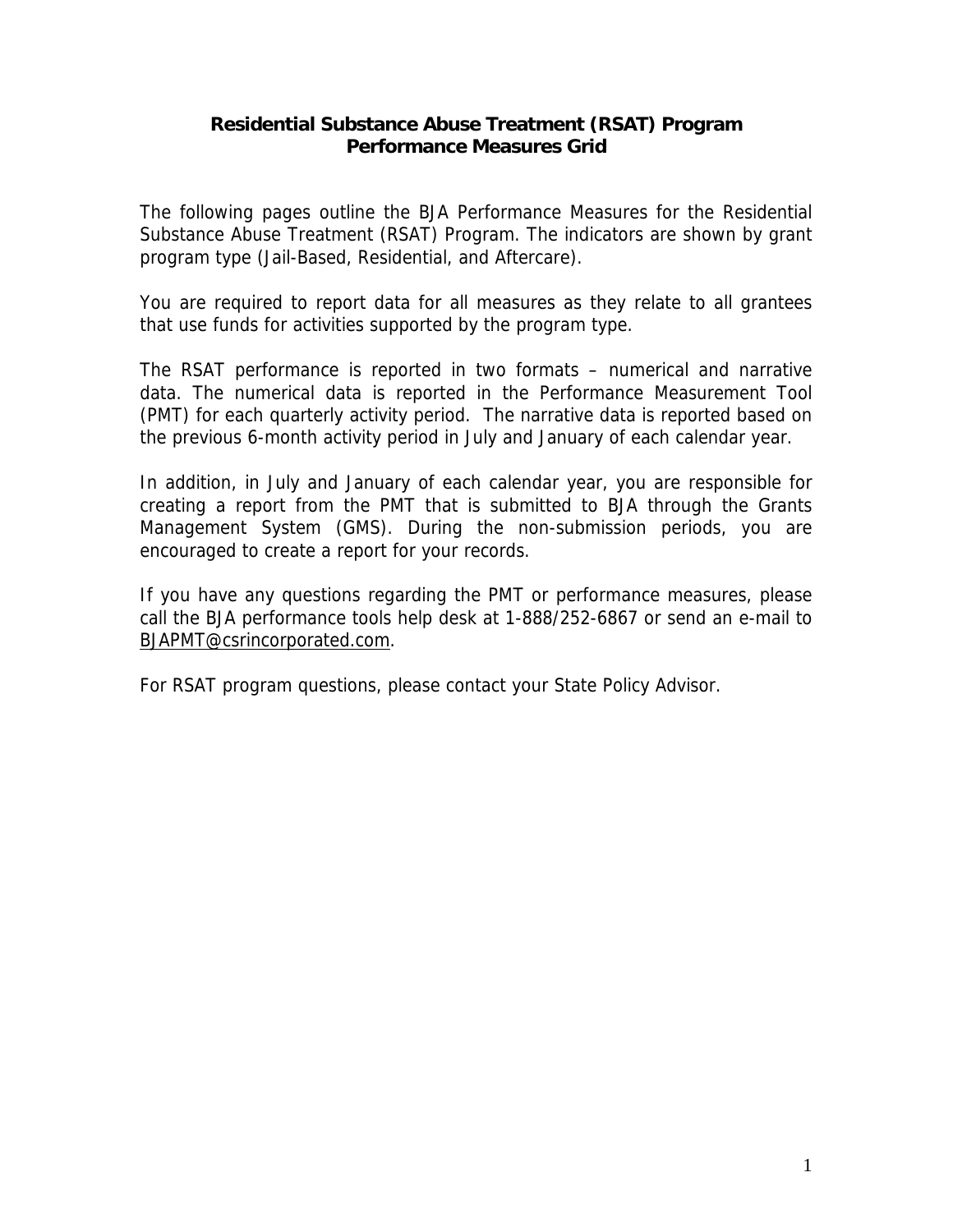# **Residential Substance Abuse Treatment (RSAT) Program**

| # | <b>Measure</b>                                                                                                                 | <b>Definition</b>                                                                                                                                                                                                                                                     | <b>Data Grantee Provides</b>                                                                                                                                                                                                                                                                                                                                                                                                                                                                                                                                                                |
|---|--------------------------------------------------------------------------------------------------------------------------------|-----------------------------------------------------------------------------------------------------------------------------------------------------------------------------------------------------------------------------------------------------------------------|---------------------------------------------------------------------------------------------------------------------------------------------------------------------------------------------------------------------------------------------------------------------------------------------------------------------------------------------------------------------------------------------------------------------------------------------------------------------------------------------------------------------------------------------------------------------------------------------|
| 1 | Average treatment cost per<br>offender for residential program.<br>(Jail-Based, Residential)                                   | Do Not Include: Basic room and<br>board (provided by state whether<br>offender is participating in the<br>program or not)<br>Medical expenses (unless related<br>directly to treatment)<br>IT systems<br>Capital expenditures that are paid<br>for over several years | A. Treatment provider salary<br>(contractor or state employed)<br>prorated to include the time<br>spent in the RSAT program or<br>the portion of the treatment<br>providers salary that is paid<br>with RSAT funds<br>B. Cost of additional residential<br>material (special uniforms, non-<br>recyclable classroom aids,<br>pharmaceuticals if directly<br>related to treatment, etc)<br>C. Number of participants enrolled<br>in the program (including those<br>that drop-out or are removed<br>D. Cost per offender for residential<br>treatment $((a+b)/c)$ Auto-<br>calculated by PMT |
| 2 | Average length of stay in the<br>residential program in days, for<br>those completing the program<br>(Jail-Based, Residential) |                                                                                                                                                                                                                                                                       | A. Total number of days between<br>program entry and program exit<br>for those who complete the<br>RSAT residential program<br>during the reporting period<br>B. Number of offenders to<br>successfully complete the<br>residential program during the<br>reporting period<br>C. Average length of stay for<br>offenders that successfully<br>complete the program (a/b)<br><b>Auto-calculated by PMT</b>                                                                                                                                                                                   |
| 3 | The number of RSAT-funded<br>offenders served during the<br>reporting period<br>(Jail-Based, Residential)                      |                                                                                                                                                                                                                                                                       | A. Number of RSAT-funded<br>offenders at the end of the<br>reporting period<br>B. Number of RSAT-funded<br>offenders in the program at the<br>beginning of the reporting<br>period<br>C. Increase in RSAT-funded<br>offenders during the reporting<br>period (a/b) Auto-calculated<br>by PMT                                                                                                                                                                                                                                                                                                |

## **Jail-Based and/or Residential Performance Measures**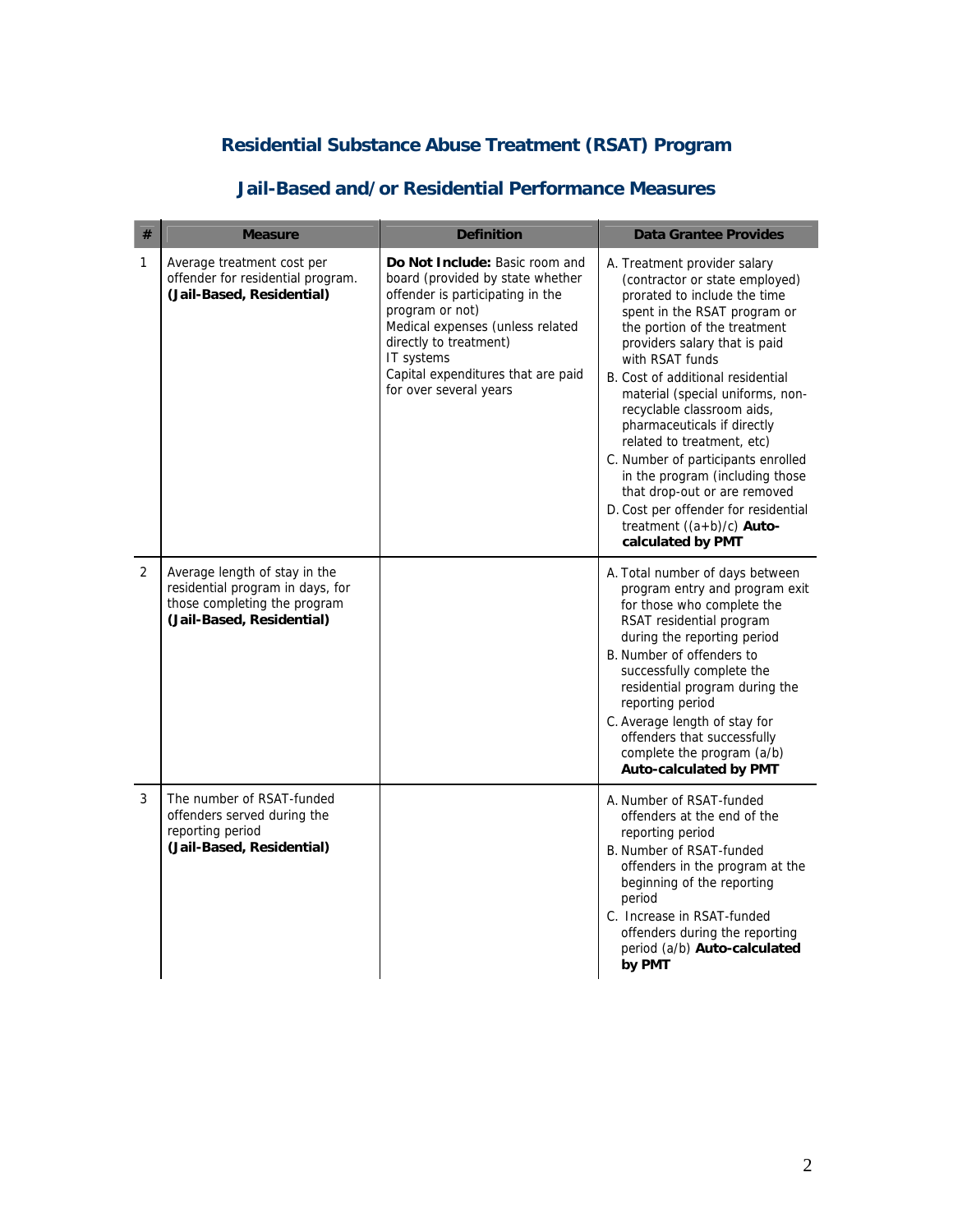## **Jail-Based and/or Residential Performance Measures**

| #              | <b>Measure</b>                                                                                                                                          | <b>Definition</b>                                                                                                                                                                   | <b>Data Grantee Provides</b>                                                                                                                                                                                                                                   |
|----------------|---------------------------------------------------------------------------------------------------------------------------------------------------------|-------------------------------------------------------------------------------------------------------------------------------------------------------------------------------------|----------------------------------------------------------------------------------------------------------------------------------------------------------------------------------------------------------------------------------------------------------------|
| 4              | Of the offenders who completed<br>the program, the number that<br>have passed drug testing during<br>this reporting period<br>(Jail-Based, Residential) |                                                                                                                                                                                     | A. Number of RSAT-funded<br>offenders that completed the<br>program and passed drug<br>testing<br>B. Number of offenders that<br>completed the program and<br>passed drug testing during the<br>reporting period<br>C. Percent (a/b) Auto calculated<br>by PMT |
| 5              | The number and percent of<br>participants in the residential<br>substance abuse treatment (RSAT)<br>program<br>(Jail-Based, Residential)                | The number of offenders served in<br>a residential treatment program as<br>a result of RSAT funding. (Identify<br>what source can be used to verify<br>this. e.g., Program records) | A. Number of RSAT-funded<br>offenders<br>B. Total number of offenders in<br>the residential program<br>C. Percent (a/b) Auto-calculated<br>by PMT                                                                                                              |
| 6              | The number and percent of RSAT-<br>funded beds created/available as a<br>result of grant<br>(Jail-Based, Residential)                                   | The number of new slots created<br>as a result of RSAT funding. e.g.<br>Program records are the preferred<br>reporting source.                                                      | A. Total number of RSAT-funded<br>beds created as a result of the<br>current award<br>B. Total number of RSAT-funded<br>beds available<br>C. Percent (a/b) Auto-calculated<br>by PMT                                                                           |
| $\overline{7}$ | Percent of treatment beds funded<br>through other sources, but<br>enhanced with RSAT-funded<br>services<br>(Jail-Based, Residential)                    |                                                                                                                                                                                     | A. Number of beds funded with<br>non RSAT funds<br>B. Number of beds in facility<br>C. Percent (a/b) Auto-calculated<br>by PMT                                                                                                                                 |
| 8              | Number of days of residential<br>treatment provided<br>(Jail-Based, Residential)                                                                        |                                                                                                                                                                                     | A. Total number of residential<br>service days<br>B. Number of offenders to receive<br>residential service<br>C. Average amount of service<br>provided (a/b) Auto-<br>calculated by PMT                                                                        |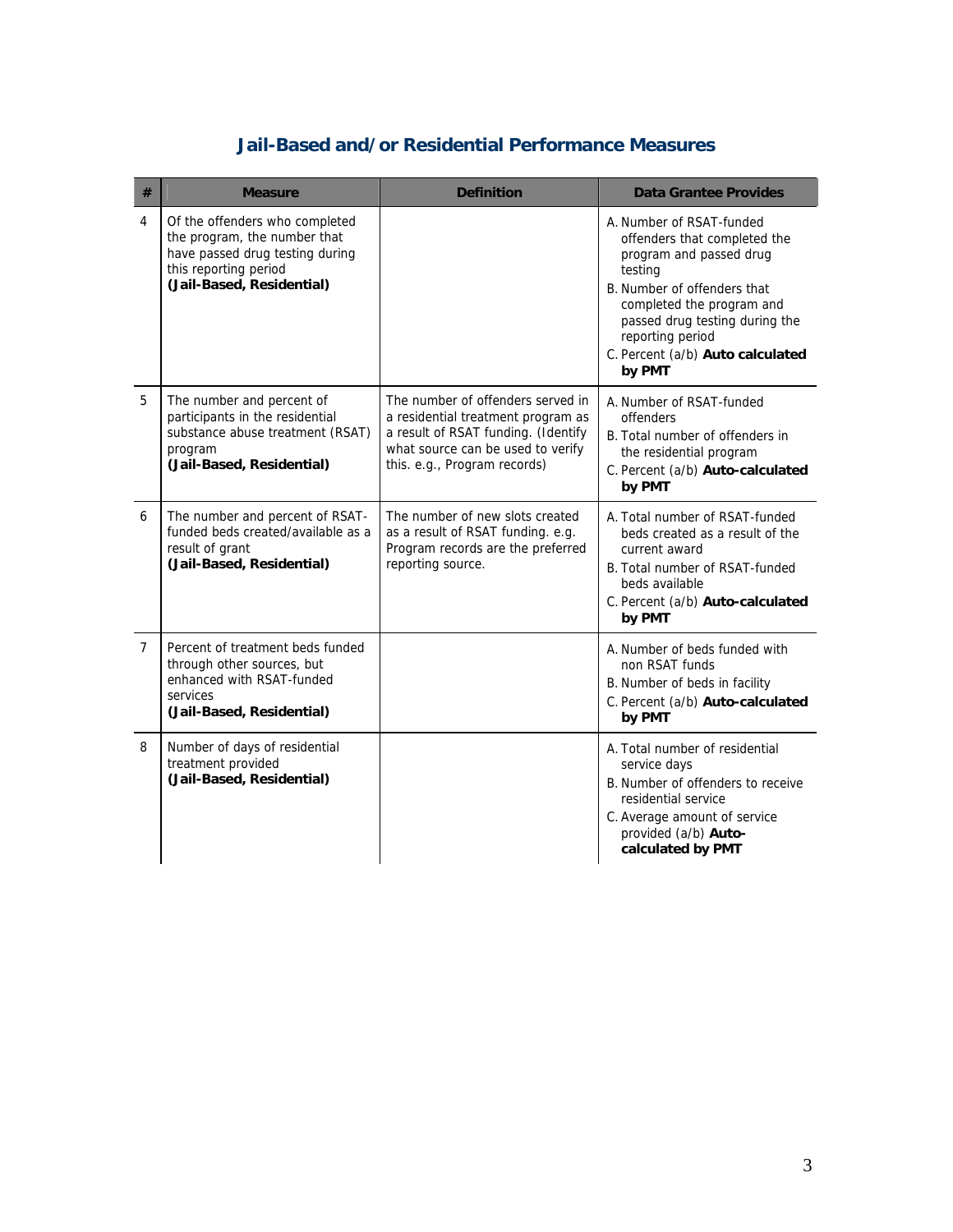## **Jail-Based and/or Residential Performance Measures**

| # | <b>Measure</b>                                                                                                                                                  | <b>Definition</b>                                                                                                                                                                     | Data Grantee Provides                                                                                                                                                                                                                                                            |
|---|-----------------------------------------------------------------------------------------------------------------------------------------------------------------|---------------------------------------------------------------------------------------------------------------------------------------------------------------------------------------|----------------------------------------------------------------------------------------------------------------------------------------------------------------------------------------------------------------------------------------------------------------------------------|
| 9 | The number and percent of<br>offenders who completed the<br>program and have remained drug-<br>free during the residential program<br>(Jail-Based, Residential) | <b>Drug Free Residential: For</b><br>those offenders whose treatment<br>is financed by RSAT funds, the<br>percentage that has remained<br>drug-free during the residential<br>program | A. The number of RSAT-funded<br>offenders that completed and<br>remained drug-free during the<br>residential program<br>B. Total number of offenders that<br>completed and remained drug<br>free during the residential<br>program<br>C. Percent (a/b) Auto-calculated<br>by PMT |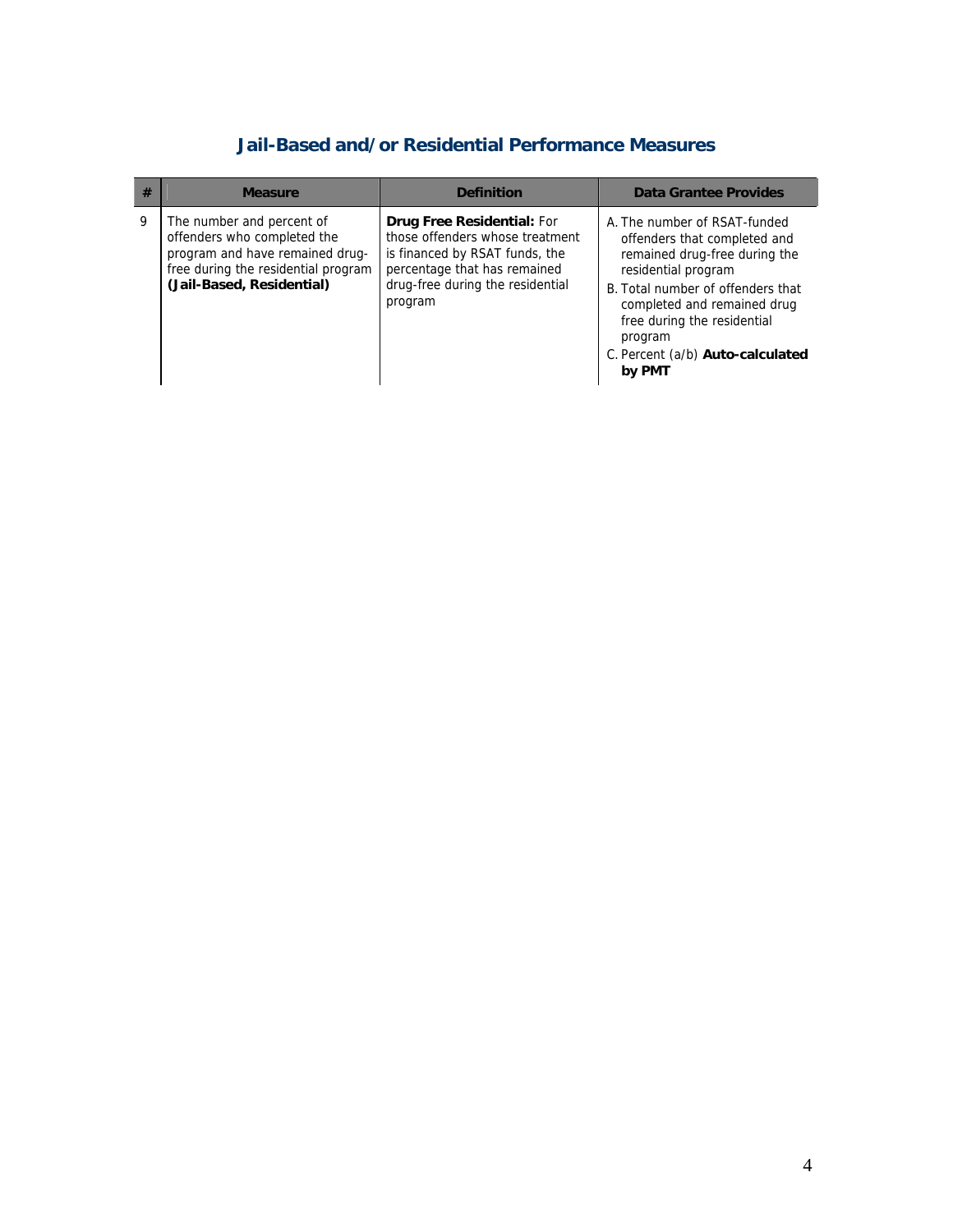# **Residential Substance Abuse Treatment (RSAT) Program**

#### **Aftercare Performance Measures**

| # | <b>Measure</b>                                                                                                  | <b>Definition</b>                                                                     | Data Grantee Provides                                                                                                                                                                                                                                                                                                                                    |
|---|-----------------------------------------------------------------------------------------------------------------|---------------------------------------------------------------------------------------|----------------------------------------------------------------------------------------------------------------------------------------------------------------------------------------------------------------------------------------------------------------------------------------------------------------------------------------------------------|
| 1 | Number of days of aftercare<br>provided<br>(Aftercare)                                                          |                                                                                       | A. Total number of aftercare<br>service days provided<br>B. Number of offenders to receive<br>aftercare services<br>C. Average amount of service<br>provided (a/b) Auto-<br>calculated by PMT                                                                                                                                                            |
| 2 | The number of offenders entering<br>an RSAT-funded aftercare program<br>(Aftercare)                             | Report the total number of<br>offenders entering an RSAT-<br>funded aftercare program | A. Number of offenders in a RSAT-<br>funded aftercare program at the<br>beginning of the reporting<br>period<br>B. Number of new admissions to<br>aftercare program during the<br>reporting period<br>C. Total number of offenders<br>served by RSAT-funded<br>aftercare program (a+b) Auto-<br>calculated by PMT                                        |
| 3 | Average length of stay in the<br>aftercare program in days, for<br>those completing the program.<br>(Aftercare) |                                                                                       | A. Of those who complete the<br>RSAT aftercare program, total<br>number of days between<br>program entry and program<br>exit.<br>B. Number of offenders to<br>successfully complete the<br>aftercare program<br>C. Average length of stay for<br>offenders that successfully<br>complete the aftercare program<br>(a/b) Auto-calculated by<br><b>PMT</b> |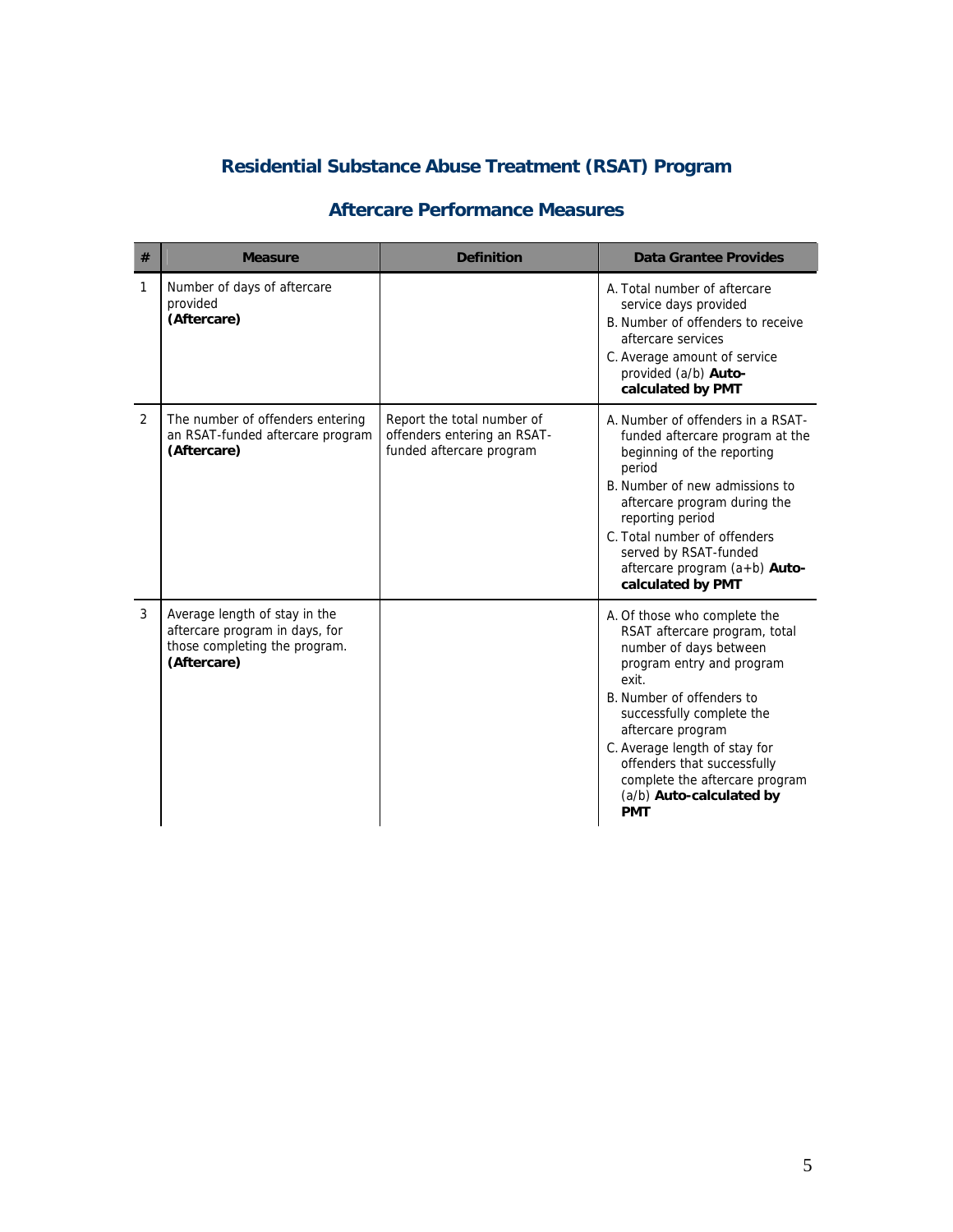### **Aftercare Performance Measures**

| #              | <b>Measure</b>                                                                                                                                                                                    | <b>Definition</b>                                                                                                                                  | <b>Data Grantee Provides</b>                                                                                                                                                                                                                                                                         |
|----------------|---------------------------------------------------------------------------------------------------------------------------------------------------------------------------------------------------|----------------------------------------------------------------------------------------------------------------------------------------------------|------------------------------------------------------------------------------------------------------------------------------------------------------------------------------------------------------------------------------------------------------------------------------------------------------|
| 4              | Percent of offenders successfully<br>completing the aftercare program<br>(Aftercare)                                                                                                              |                                                                                                                                                    | A. Total number of offenders that<br>successfully completed the<br>aftercare program<br>B. Total number of offenders that<br>exited the aftercare program<br>(successful or unsuccessful)<br>C. Percent (a/b) Auto-calculated<br>by PMT                                                              |
| 5              | The number of offenders who<br>completed the program and have<br>remained drug-free during the<br>aftercare program<br>(Aftercare)                                                                | For those offenders whose<br>treatment is financed by RSAT<br>funds, the percentage that has<br>remained drug-free during the<br>aftercare program | A. Number of RSAT-funded<br>offenders that completed the<br>program and remained drug-<br>free during the aftercare<br>program<br>B. Total number of offenders that<br>completed the program and<br>remained drug-free during the<br>aftercare program<br>C. Percent (a/b) Auto-calculated<br>by PMT |
| 6              | The number of offenders who<br>completed the program and have<br>remained arrest-free during the<br>aftercare program<br>(Aftercare)                                                              |                                                                                                                                                    | A. Number of RSAT-funded<br>offenders arrest-free during the<br>aftercare program<br>B. Number of offenders that<br>remained drug-free during the<br>aftercare program<br>C. Percent (a/b) Auto-calculated<br>by PMT                                                                                 |
| $\overline{7}$ | Of the number of RSAT-funded<br>offenders who completed the<br>program, the number that have<br>remained arrest-free for 1 year<br>following release from the<br>aftercare program<br>(Aftercare) | Use data from the recent available<br>year for item B                                                                                              | A. Number of RSAT funded<br>offenders who have remained<br>arrest-free for 1 year following<br>release from the aftercare<br>program<br>B. Number of offenders that<br>completed the aftercare<br>program from the previous year<br>C. Percent (a/b) Auto-calculated<br>by PMT                       |